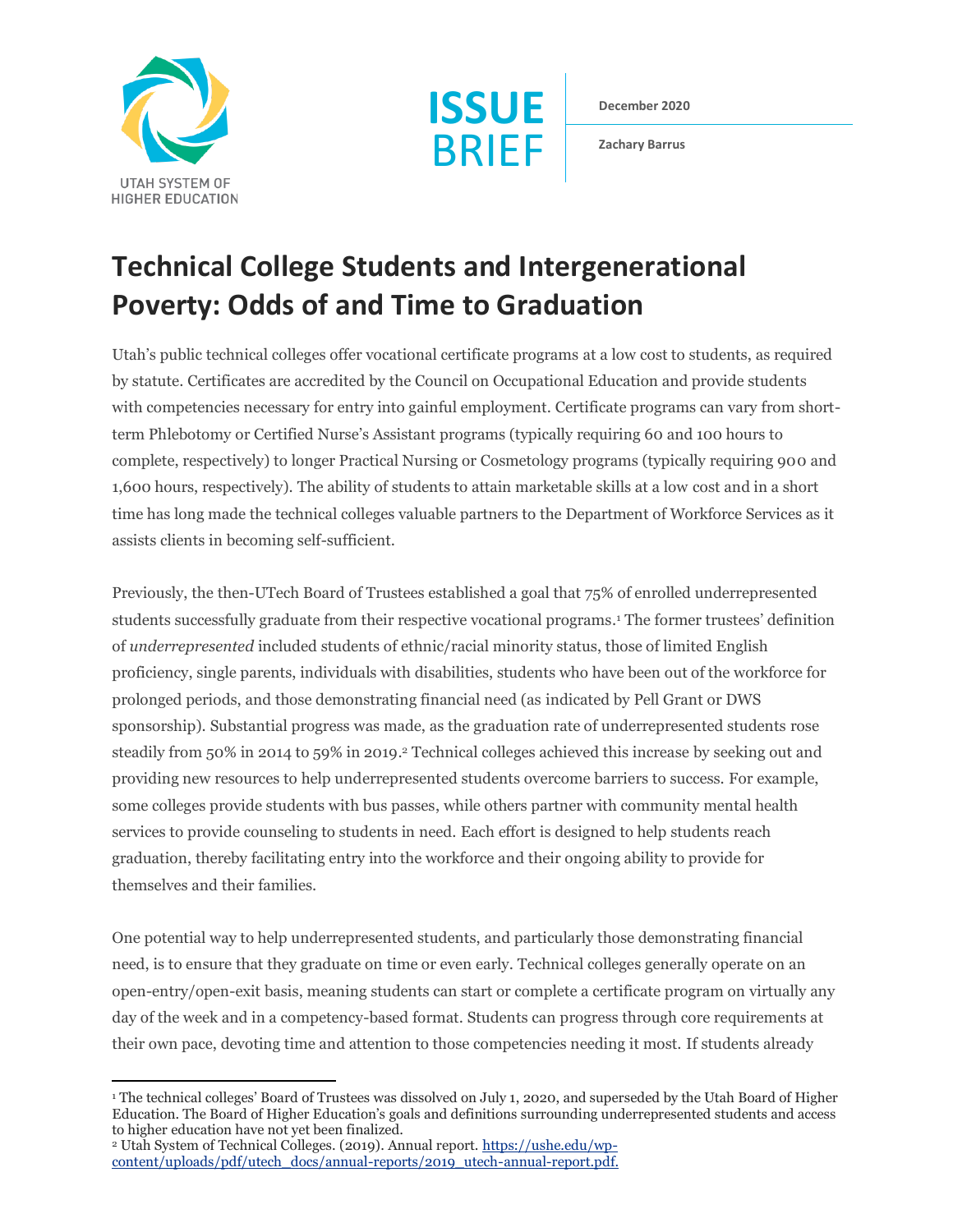have prior skills required of graduates, they can demonstrate those competencies and skip redundant training modules. Since technical college tuition is based on hours enrolled, quickly progressing through a curriculum and skipping already-mastered subject material can save students significant amounts of money.

However, quickly passing off program requirements to thereby save in tuition may not be an option for economically disadvantaged students. Academic literature (a sample of which is discussed below) is replete with evidence of the harmful effects of economic distress on educational and vocational outcomes. Perhaps, compared with students of more affluent backgrounds, less-resourced students may have fewer previously mastered skills, and thus, fewer opportunities to have program requirements waived. Utah's technical colleges have not previously analyzed time to graduation stratified by socioeconomic status, and thus have no insight whether economically distressed individuals avail themselves of competency demonstrations (required to skip already mastered competencies) to the extent that wealthier students might.

In the present treatise, researchers utilize survival analysis to examine students' required time to graduation stratified by three groups: students experiencing intergenerational poverty (IGP), students who are receiving public assistance but who are not experiencing IGP, and comparable students who are not receiving public assistance. Kaplan-Meier failure functions and median times to graduation are analyzed. Cox proportional hazards models are further employed to show the relationship between one's socioeconomic status and his or her odds of graduating while controlling for other important factors. Various analyses herein point to the same conclusion: that the time to and odds of graduation from a technical college are significantly longer and lower, respectively, for students currently receiving public assistance than for those who are not. That disparity is even wider when considering students affected by intergenerational poverty.

#### **Literature Review**

The disparate educational and vocational outcomes of economically distressed individuals are wellestablished. Even from the earliest stages of life, economic disparities between groups produce significantly different outcomes. Children from poorer homes have been shown to have less access to books and other learning materials than non-poor children. They also have fewer experiences of learning foundational knowledge (e.g., numbers, shapes, etc.) from parents. During infancy and early childhood (age 0-5), non-poor parents are more than twice as likely to read to their children more than three times a week than are poor parents. Non-poor families are also twice as likely to encourage children in developing hobbies, provide special lessons, or discuss television programming with their children. These differences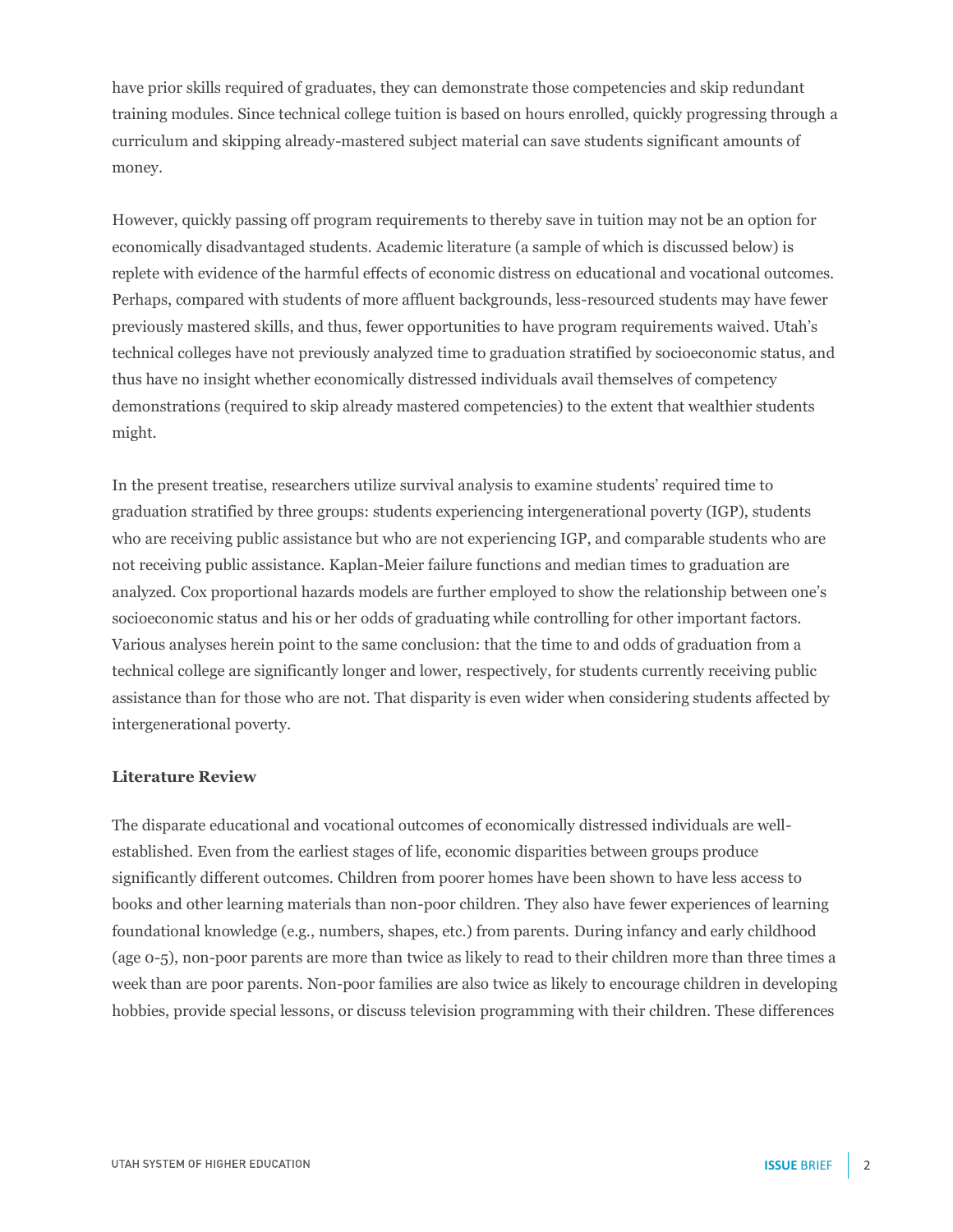are consistent across all racial/ethnic groups. <sup>3</sup> Such differences in learning resources and environments strongly correlate with children's initial reading abilities observed in kindergarten. 4

The differences in educational outcomes arising from economically distressed and non-distressed homes persist throughout the primary and secondary education experience. One study in England found that only 48% of students receiving free school lunches reached expected levels of proficiency on standardized tests by age seven, while 77% of non-recipient students managed the same. <sup>5</sup> In the United States, students from economically disadvantaged homes enter high school with reading abilities that average five years behind those of wealthier students. <sup>6</sup> These gaps are not unique to the United Kingdom and the United States; the Organisation for Economic Co-operation and Development found that in 31 of 31 countries analyzed, students in the top quarter of its socioeconomic index outscored students from the bottom quarter in reading, math, and science. 7

Gaps in educational outcomes at the secondary level translate to further differences at the postsecondary level and in the workforce. High school dropout rates differ significantly between poor and non-poor students; this difference reached as high as 8.8% in 2014. <sup>8</sup> Without a high school diploma, many opportunities for higher education are foreclosed, and students may be relegated to low-wage jobs with diminished potential for upward mobility. The Bureau of Labor Statistics noted that in 2017, median weekly earnings for those with doctoral or professional degrees were more than three times that of those who did not complete high school. And the median bachelor's degree recipient earned \$267 more each week than the overall median employee in the economy irrespective of educational level. <sup>9</sup> Within Utah, the Utah System of Higher Education has long shown that graduates' wages steadily increase with each successive level of postsecondary educational attainment.<sup>10</sup>

The articles referenced above illustrate pieces of a continually repeating cycle. Children who grow up in underprivileged homes perform worse in schools, obtain postsecondary education in fewer numbers, and earn far less income during their careers than their more affluent peers. Many of their children

[https://cepa.stanford.edu/sites/default/files/reardon%20et%20al%20state%20achievement%20gaps%20aug2013.p](https://cepa.stanford.edu/sites/default/files/reardon%20et%20al%20state%20achievement%20gaps%20aug2013.pdf) [df.](https://cepa.stanford.edu/sites/default/files/reardon%20et%20al%20state%20achievement%20gaps%20aug2013.pdf)

<sup>7</sup> Organisation for Economic Co-operation and Development. (2001). Knowledge and skills for life: First results from the OECD Programme for International Student Assessment (PISA) 2000.

[http://www.oecd.org/education/school/programmeforinternationalstudentassessmentpisa/33691620.pdf.](http://www.oecd.org/education/school/programmeforinternationalstudentassessmentpisa/33691620.pdf) <sup>8</sup> American Psychological Association (APA). (2017). Education and Socioeconomic Status. [https://www.apa.org/pi/ses/resources/publications/education.](https://www.apa.org/pi/ses/resources/publications/education)

<sup>3</sup> Bradley, R. H., Corwyn, R. F., McAdoo, H. P., & Coll, C. G. (2001). The home environment of children in the United States part 1: Variations by age, ethnicity, and poverty status. Child Development 72(6), 1844-1867.

<sup>4</sup> Aikens, N. L. & Barbarin, O. (2008). Socioeconomic differences in reading trajectories: The contribution of family, neighborhood, and school contexts. Journal of Educational Psychology, 100(2), 235-251.

<sup>5</sup> United Kingdom Department for Education. (2007). National curriculum assessments, GCSE and equivalent attainment and post-16 attainment by pupil characteristics in England 2005/06 (revised). Statistical first release 08/2005.

<sup>6</sup> Reardon, S. F., Valentino, R. A., Kalogrides, D., Shores, K. A., & Greenberg, E. H. (2013). Patterns and trends in racial academic achievement gaps among states, 1999-2011.

<sup>9</sup> Torpey, E. (2018). Measuring the value of education. Bureau of Labor Statistics.

[https://www.bls.gov/careeroutlook/2018/data-on-display/education-pays.htm.](https://www.bls.gov/careeroutlook/2018/data-on-display/education-pays.htm)

<sup>10</sup> Utah System of Higher Education (USHE). (2020). Wage information. [https://ushe.edu/wage-information/.](https://ushe.edu/wage-information/)UTAH SYSTEM OF HIGHER EDUCATION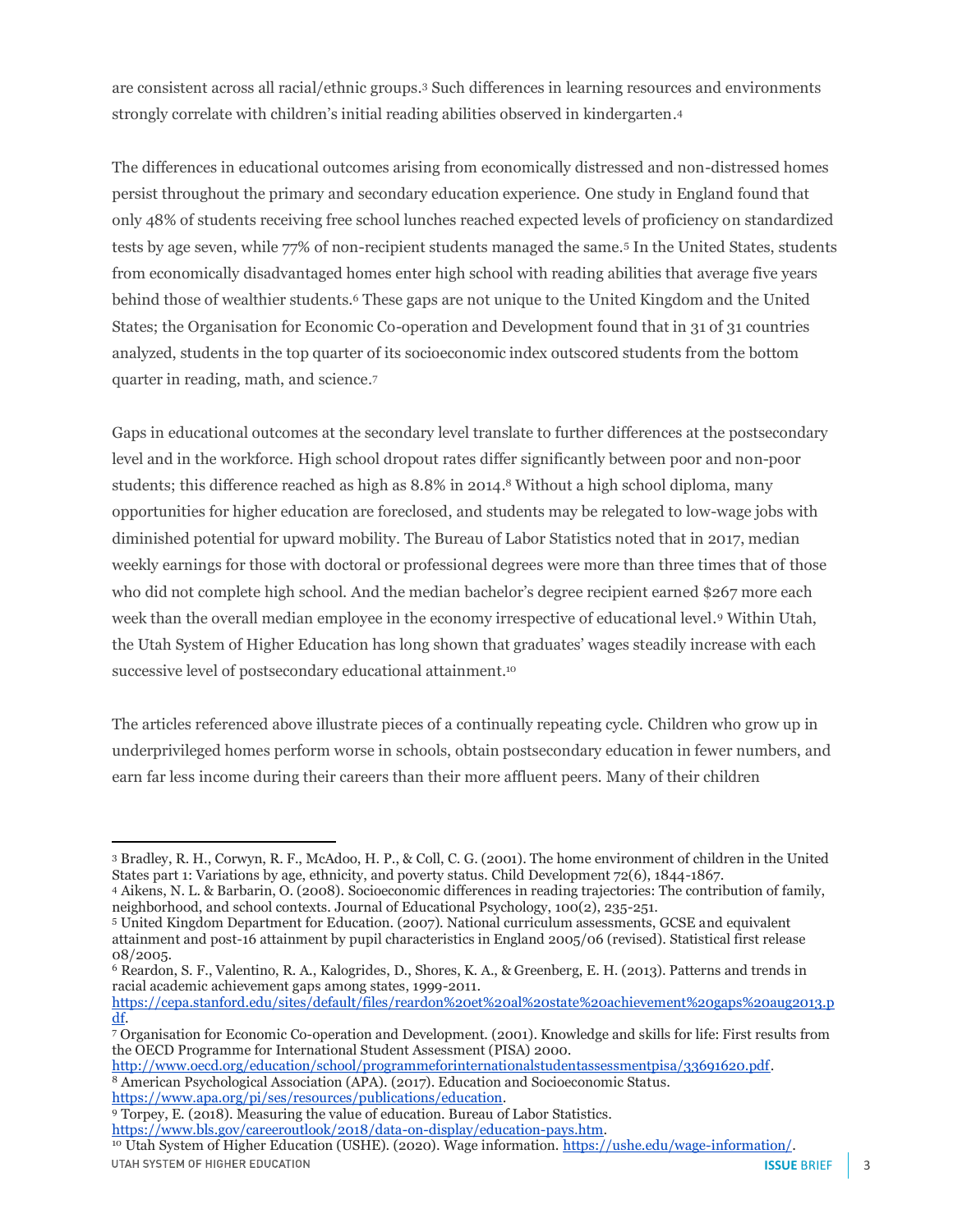subsequently repeat this cycle of intergenerational poverty. Breaking the cycle requires inventive education and policy solutions.

Competency-based education and the ability to index the cost of a postsecondary award with a student's seat time (allowing students to progress quickly and pay less in tuition through demonstrating alreadymastered competencies) may prove as innovative tools toward enhancing access to higher education credentials among underrepresented student populations. The present analysis focuses exclusively on competency-based postsecondary certificates offered at Utah's public technical colleges and the differences in their attainment by students experiencing economic distress. Researchers herein demonstrate that overall, those receiving public assistance (and specifically students experiencing intergenerational poverty) still perform at lower levels relative to their more resourced peers in terms of time to and odds of graduation. If competency-based education will, indeed, help break the cycle of intergenerational poverty, institutions must first solve the underlying inequities demonstrated through disparate student performance.

# **Data and Methodology**

Enrollment periods, completion statuses, areas of study, and demographic information (gender, race, ethnicity, and age) were collected from technical college enrollment records spanning July 1, 2012, through June 30, 2019, from the Utah System of Higher Education. The present analysis examines only those individuals identified as credential-seeking students at the colleges. Technical college data were matched with intergenerational poverty participant and reference adult cohorts spanning the same period provided by the Utah Department of Workforce Services (DWS).

Individuals appearing in DWS' intergenerational poverty data are divided into two categories:

- 1. **IGP Adults:** Any individual aged 21-42 who received public assistance for twelve or more months as a child and who has currently been receiving public assistance for twelve or more months as an adult; and
- 2. **Reference Adults:** Any individual, aged 21-42, who has utilized public assistance for fewer than twelve months as an adult, or who utilized public assistance for twelve or more months as an adult but fewer than 12 months as a child.

Additionally, we compared the above two cohorts with technical college enrollees aged 21-42 who were *not* included in DWS' IGP and reference rolls. This third cohort of students is referred to as Non-recipient Adults. Headcounts and proportional sizes for each group are provided in Table 1 below.

In preparing student data for analysis, researchers determined students' final exit dates and dispositions (graduate, nongraduate, or still enrolled at the end of the temporal window) in all certificate programs in which they enrolled. Students were treated distinctly for each accredited certificate program in which they enrolled. Accordingly, if a student graduated from a Certified Nursing Assistant program then re-enrolled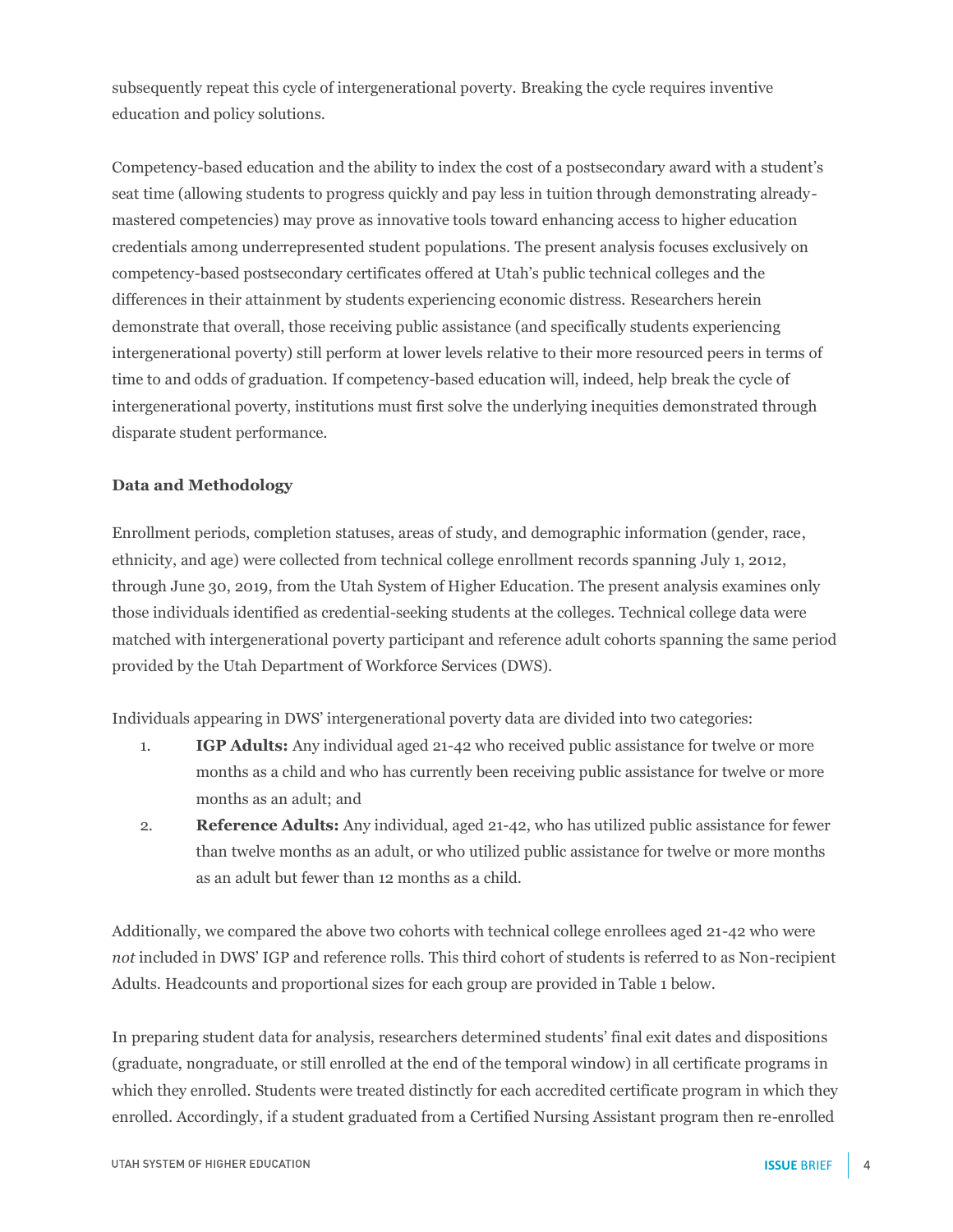and graduated from a Medical Assisting program, the student was counted as two separate subjects with two positive outcomes in the analysis.

In addition to program exit dates, researchers derived training start dates for each subject analyzed. This process is challenging due to the inherent nature of open-entry/open-exit institutions. Unlike traditional colleges and universities with defined calendars and requirements that students defer enrollment over semesters in which they are absent, most technical college programs allow students the flexibility of choosing their schedules and working at their own pace. This can result in several enrollment periods observed for a single student in a single program. A student may enroll for a few months, stop out for health, financial, or other reasons, then return months later and continue studying where he/she left off, only to repeat this cycle again and again. In this example, researchers could use the most recent enrollment's starting date, or they could consider a prior enrollment's starting date as the official beginning of the student's studies in a program. This judgment requires consideration of the length of the stop-out, the length of the program enrolled, whether the student was required to update his or her training plan to a newer one with different competencies, etc.

Another challenge in deriving training starting dates stems from the technical colleges' data structure itself. Program names and CIP codes (standardized numeric codes maintained by the U.S. Department of Education and used to describe competencies taught within a given program) vary over time, with shifts used to indicate changes to training lengths or required curricula. Sometimes students may request, or colleges may require, that a student switch to an updated set of program requirements after previously enrolling under a different set. In this example, students are enrolled in the same program throughout, but college data imply otherwise as the student may have one enrollment under one program name or CIP code, and a second enrollment under a different name or CIP code.

Ultimately, researchers elected to count students' earliest credential-seeking enrollments observed within a specific CIP code as their training starting dates. Therefore, students who stopped-out and re-enrolled multiple times throughout their courses of study have significantly higher training duration periods than students who graduated or otherwise ceased their studies all at once. One negative consequence of this approach is the combination of multiple certificate programs under one umbrella that share the same CIP code. For example, a college may offer beginning, intermediate, and advanced welding certificate programs, all sharing CIP 48.0508 (Welding Technology). Some students may be observed to graduate after four months, while others may require years to graduate. In this analysis, these students are considered part of the same program, when, in reality, one may have enrolled in the beginning welding program and the other in the advanced. Though this phenomenon may be observed in some programs like Welding or Automotive Mechanics at specific institutions, the majority of a technical college's programs are unique in terms of assigned CIP codes. Researchers also elected to limit students' maximum training durations, excluding those influential student outliers requiring longer than five years to complete a vocational program.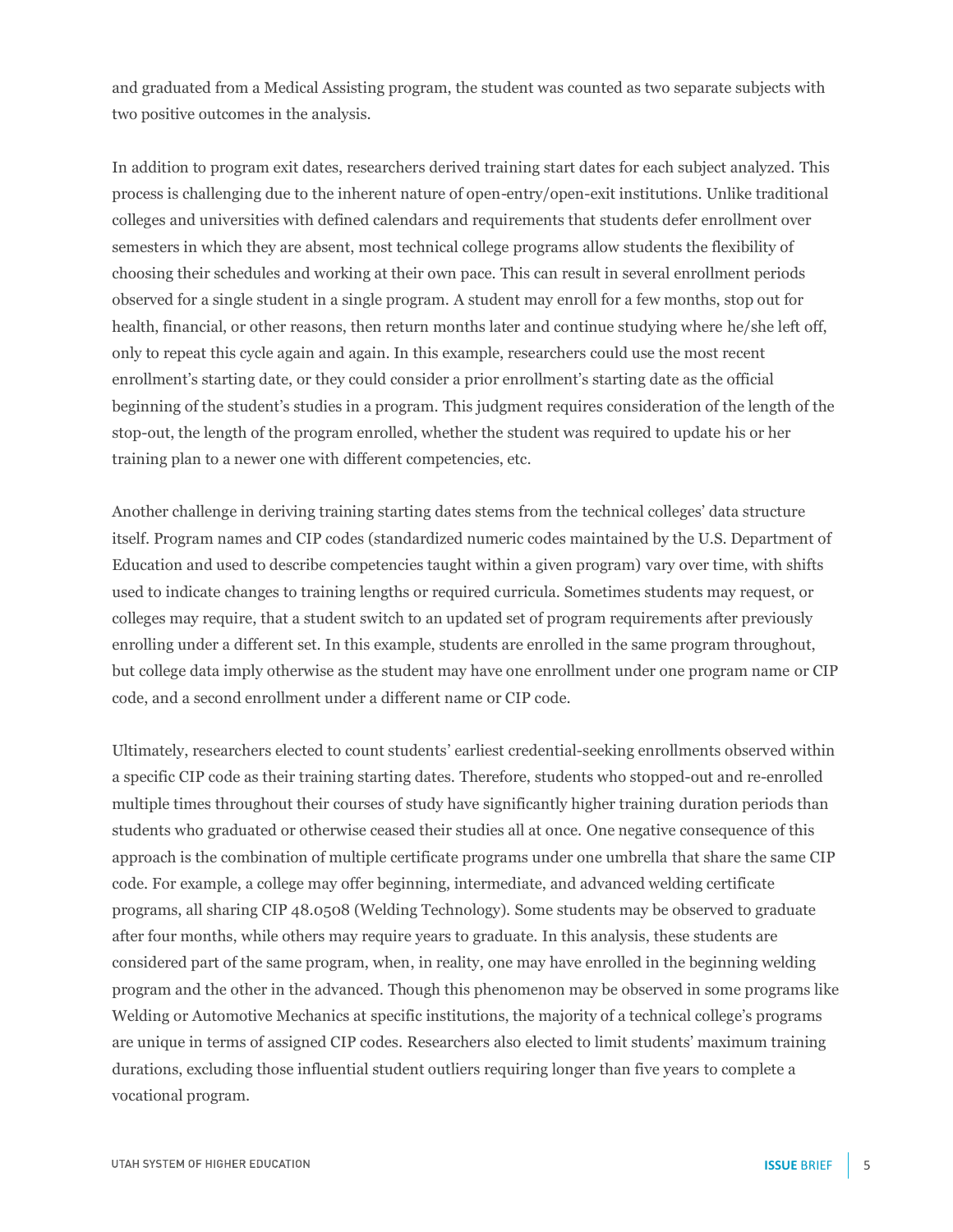In this analysis, researchers elected not to consider cohort years as found in DWS' intergenerational poverty data. If a student was coded as affected by intergenerational poverty in any year between 2013 and 2019, the student was added to the IGP adult group in this analysis, regardless of whether the student's enrollment at a technical college was prior to or subsequent to his or her IGP designation. The same can be said for reference adult students or those receiving public assistance but who were not classified as IGP. This decision was made due to the high number of students from DWS' IGP adult and reference rolls belonging to multiple annual cohorts and the relatively small number of years analyzed. In fact, of all students matched between technical colleges' and DWS' data, 73% belonged to multiple annual IGP or reference adult cohorts, with students appearing in public assistance rolls for an average of three out of the seven years analyzed.

We use survival analysis (also known as "time to failure analysis") to examine students' relative odds of and time to graduation. In survival analysis, *failure* is an agnostic term indicating the observance of an event of interest, and all test subjects are assumed to fail at some point. Where a subject has not yet failed and is no longer under observation, the individual is said to be *censored*. Though counterintuitive, in this analysis, non-graduation is considered *survival*, while graduation from a technical program is considered *failure* (hence, "time to failure" becomes "time to graduation"). As students are counted distinctly *within given programs* (i.e., CIP codes), multiple failures are not allowed in the data; students cannot graduate from the same program multiple times. Those who withdraw from the college prior to graduation and those who are still enrolled at the end of 2019 (the last year for which data are available) are censored. Gaps in observation time are also not relevant, as there exists only one row per individual per program enrolled, and that row contains overall training starting and exit dates regardless of any intervening lapses in enrollment.

## **Results**

*N*-sizes are provided in Table 1, showing headcounts in the IGP adult, reference adult, and non-recipient adult cohorts at each technical college. Proportionally speaking, Southwest Technical College in Cedar City, UT, serves more students in financial distress than any other public technical college in Utah. Fully 47.22% of its adult certificate-seeking population age 21-42 received some form of public assistance in 2013-19. Tooele Technical College follows closely behind at 46.98%. Conversely, Bridgerland and Mountainland Technical Colleges in Logan and Lehi, UT, respectively, serve a lesser proportion of disadvantaged students than other institutions, with those receiving public assistance comprising only 28.02% and 29.44% of their student populations, respectively.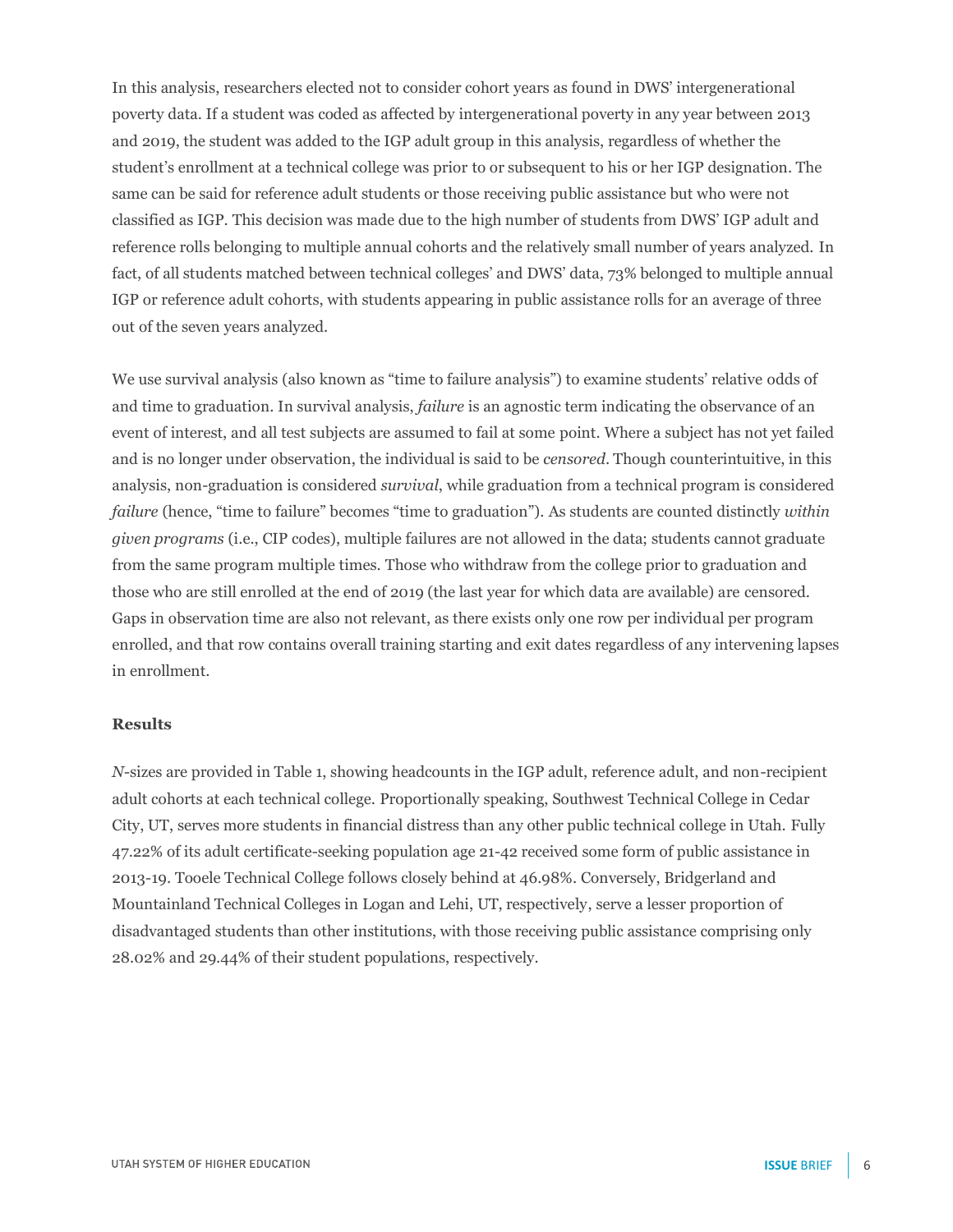| Table 1: Cohort Headcounts by Technical College |                  |                        |                            |              |  |  |  |
|-------------------------------------------------|------------------|------------------------|----------------------------|--------------|--|--|--|
| <b>Technical College</b>                        | <b>IGP Adult</b> | <b>Reference Adult</b> | <b>Non-recipient Adult</b> | <b>Total</b> |  |  |  |
| <b>Bridgerland Technical College</b>            | 246 (5.26%)      | 1,064 (22.76%)         | 3,365 (71.98%)             | 4,675        |  |  |  |
| Davis Technical College                         | 994 (10.85%)     | 2,597 (28.35%)         | 5,571 (60.81%)             | 9,162        |  |  |  |
| Dixie Technical College                         | 81 (6.34%)       | 322 (25.22%)           | 874 (68.44%)               | 1,277        |  |  |  |
| Mountainland Technical College                  | 260 (5.61%)      | 1,105 (23.84%)         | 3,271 (70.56%)             | 4,636        |  |  |  |
| Ogden-Weber Technical College                   | 691 (8.98%)      | 2,077 (27.01%)         | 4,923 (64.01%)             | 7,691        |  |  |  |
| Southwest Technical College                     | 158 (11.27%)     | 504 (35.95%)           | 740 (52.78%)               | 1,402        |  |  |  |
| <b>Tooele Technical College</b>                 | 124 (10.71%)     | 420 (36.27%)           | 614 (53.02%)               | 1,158        |  |  |  |
| Uintah Basin Technical College                  | 279 (10.71%)     | 704 (27.04%)           | 1,621 (62.25%)             | 2,604        |  |  |  |
| <b>Total</b>                                    | 2,833 (8.69%)    | 8,793 (26.97%)         | 20,979 (64.34%)            | 32,605       |  |  |  |

Difference of means tests were performed to examine whether students receiving public assistance are statistically different than non-recipient adults across several demographic characteristics. The IGP adult and reference adult cohorts were combined within these tests, with results displayed in Table 2.

| Table 2: Difference of Means Tests by Public Assistance Recipients |                             |                                     |                                                                           |                                     |                            |  |  |
|--------------------------------------------------------------------|-----------------------------|-------------------------------------|---------------------------------------------------------------------------|-------------------------------------|----------------------------|--|--|
|                                                                    | <b>Non-recipient Adults</b> |                                     | <b>Public Assistance Recipients (IGP)</b><br>& Reference Adults Combined) |                                     |                            |  |  |
| <b>Covariate</b>                                                   | <b>Mean</b>                 | <b>Standard</b><br><b>Deviation</b> | <b>Mean</b>                                                               | <b>Standard</b><br><b>Deviation</b> | 2-sided<br><i>p</i> -value |  |  |
| Age at training start date                                         | 27.66 years                 | 0.04 years                          | 30.01 years                                                               | 0.05 years                          | $0.0000***$                |  |  |
| Male                                                               | 63.33%                      | 0.33%                               | 49.36%                                                                    | 0.46%                               | $0.0000***$                |  |  |
| Graduated                                                          | 61.31%                      | 0.34%                               | 48.37%                                                                    | 0.46%                               | $0.0000***$                |  |  |
| <b>Hispanic</b>                                                    | 11.49%                      | 0.22%                               | 12.18%                                                                    | 0.30%                               | $0.0648*$                  |  |  |
| <b>Multiracial</b>                                                 | 1.38%                       | 0.08%                               | 1.57%                                                                     | 0.12%                               | 0.1849                     |  |  |
| Asian                                                              | 1.39%                       | 0.08%                               | 0.79%                                                                     | 0.08%                               | $0.0000$ ***               |  |  |
| <b>Black</b>                                                       | 1.43%                       | 0.08%                               | 2.55%                                                                     | 0.15%                               | $0.0000***$                |  |  |
| Native American                                                    | 1.26%                       | 0.08%                               | 2.25%                                                                     | 0.14%                               | $0.0000***$                |  |  |
| Pacific Islander                                                   | 0.81%                       | 0.06%                               | 1.15%                                                                     | 0.10%                               | $0.0021***$                |  |  |
| White                                                              | 78.64%                      | 0.28%                               | 76.11%                                                                    | 0.40%                               | $0.0000***$                |  |  |

\*\*\* *p*<0.01, \*\* *p*<0.05, \* *p*<0.1

On average, adult public assistance recipients at Utah's technical colleges are approximately 2.5 years older than non-recipient adults and are more diverse in terms of ethnic or racial background. While 78.64% of non-recipient adults are white, this number drops to 76.11% when viewing recipients of state aid. These differences are significant at the 99% level. In examining educational outcomes, 61% of nonrecipient adults analyzed successfully graduated from their respective vocational programs, whereas only 48% of their under-resourced counterparts accomplished the same.

Turning to students' time required to graduate from a technical college, Figure 1 displays the Kaplan-Meier failure (i.e., graduation) functions of the three student cohorts analyzed. Though differences appear small, note the scale of the x-axis spans 1,826 days (five years). Very few students require five years to UTAH SYSTEM OF HIGHER EDUCATION **ISSUE** BRIEF 7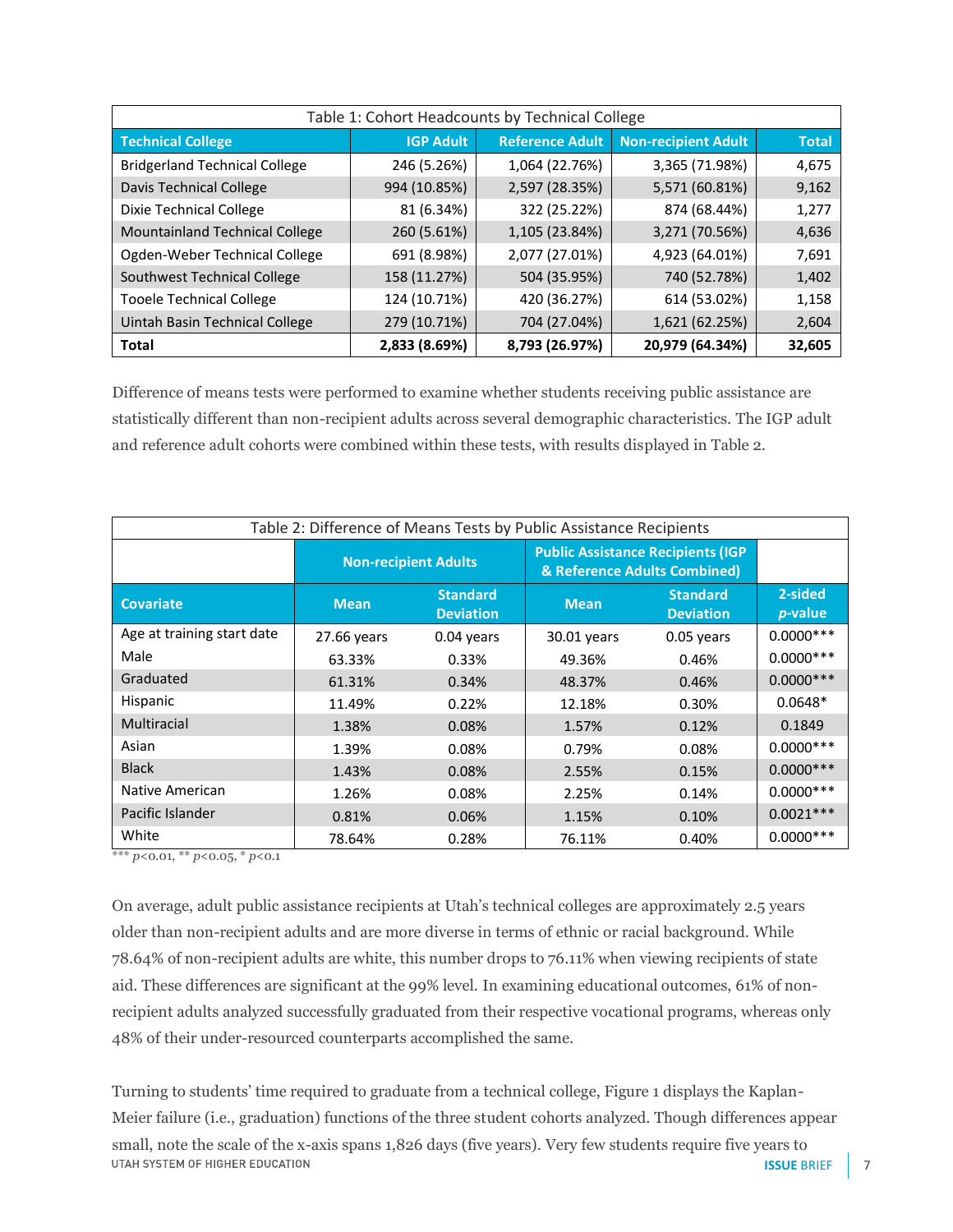complete programs that typically require 12-18 months. Remember, though, that many students are not continuously enrolled. Instead, they exhibit a pattern of repeatedly stopping out and returning to the technical college to continue their studies in the same program as before.



#### *Figure 1: Kaplan-Meier Failure (i.e., Graduation) Estimates*

Note that in Figure 1, the best outcomes are associated with adults who are not receiving public assistance, as that cohort has a consistently higher probability of graduating at any given time than groups that are receiving state aid. Students affected by intergenerational poverty unvaryingly have the lowest probabilities of graduating. The median time to graduation for students in the IGP adult cohort is 358 days (see Table 3), while reference adults, those receiving public assistance but who are not in intergenerational poverty, have a median graduation time of 336 days. Non-recipient adults graduated the fastest, with the median student completing his or her certificate program in only 295 days.

| Table 3: Median Graduation Times |                                 |                                   |        |          |          |  |  |
|----------------------------------|---------------------------------|-----------------------------------|--------|----------|----------|--|--|
| <b>Cohort</b>                    | <b>Standard</b><br><b>Error</b> | 95% Confidence<br><b>Interval</b> |        |          |          |  |  |
| Non-recipient Adult              | 20,904                          | 295 days                          | 2.266  | 289 days | 302 days |  |  |
| Reference Adult                  | 8,742                           | 336 days                          | 5.141  | 325 days | 343 days |  |  |
| <b>IGP Adult</b>                 | 2,808                           | 358 days                          | 10.976 | 338 days | 373 days |  |  |

Performing Wilcoxon tests on these cohorts confirms that their survival functions are significantly different at greater than the 99% level (chi<sup>2</sup> = 74.74; *p* = 0.0000). Further stratification of Wilcoxon tests by gender and the 2-digit CIP families to which students' programs belong continues to show significant differences in the survival functions associated with these three groups. In fact, excluding those CIP families with small *n*-sizes (agricultural, paralegal, ASL, police/fire science, and interior design programs all had fewer than 10 IGP adult students enrolled between 2013 and 2019), the three cohorts' survival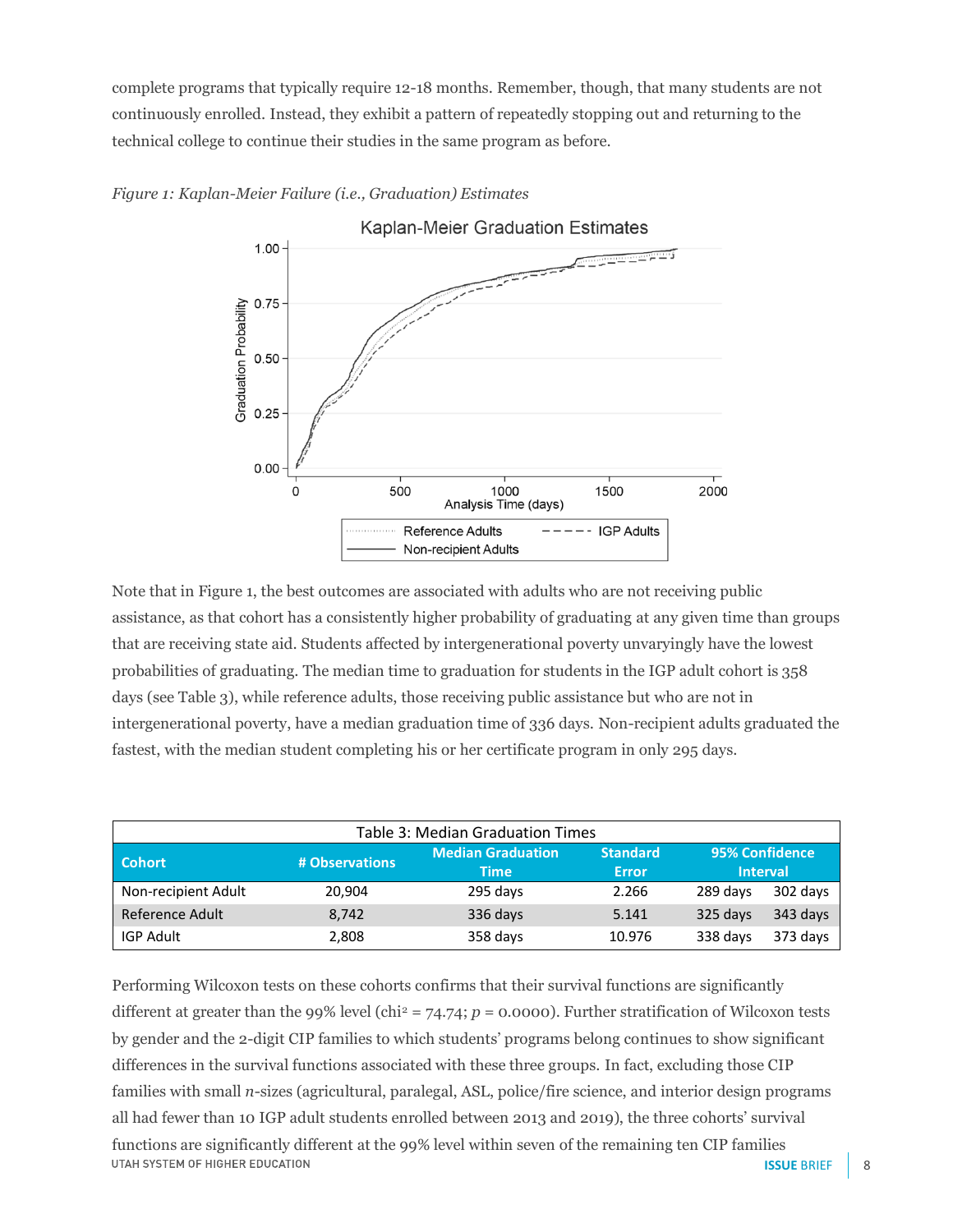observed. Only within Information Technology, Engineering, and Precision Production programs are the three student cohorts' probabilities of graduation not significantly different over time.

To view how individual student characteristics correlate with odds of graduation, a Cox proportional hazards model may be employed. Proportional hazards models assume that various groups' risks of graduation are proportional, or multiplicative transformations of one another, through time. Figure 2 displays the hazard functions observed at each of Utah's eight technical colleges. Though some institutions' hazards may satisfy this proportionality assumption (e.g., compare Davis Technical College and Ogden-Weber Technical College), most institutions' functions are dissimilar. In analyzing the schools' students under one model, the proportional hazards assumption is not met.

## *Figure 2: Smoothed Graduation Hazards, by Technical College*



The disparity of hazard functions observed at different institutions is not unexpected. Regional characteristics (e.g., rural/urban, per capita household income), institutional policies (e.g., tuitional collection schedules, programmatic structure), and student resources (e.g., prevalence of mental health or transportation services) vary across technical colleges, with these differences likely to influence a student's odds of graduating. Because of these disproportionate hazards, researchers derive a Cox proportional hazards model individually for each institution. The Breslow approximation is employed in instances of tied failure. Relevant findings are included in Table 4.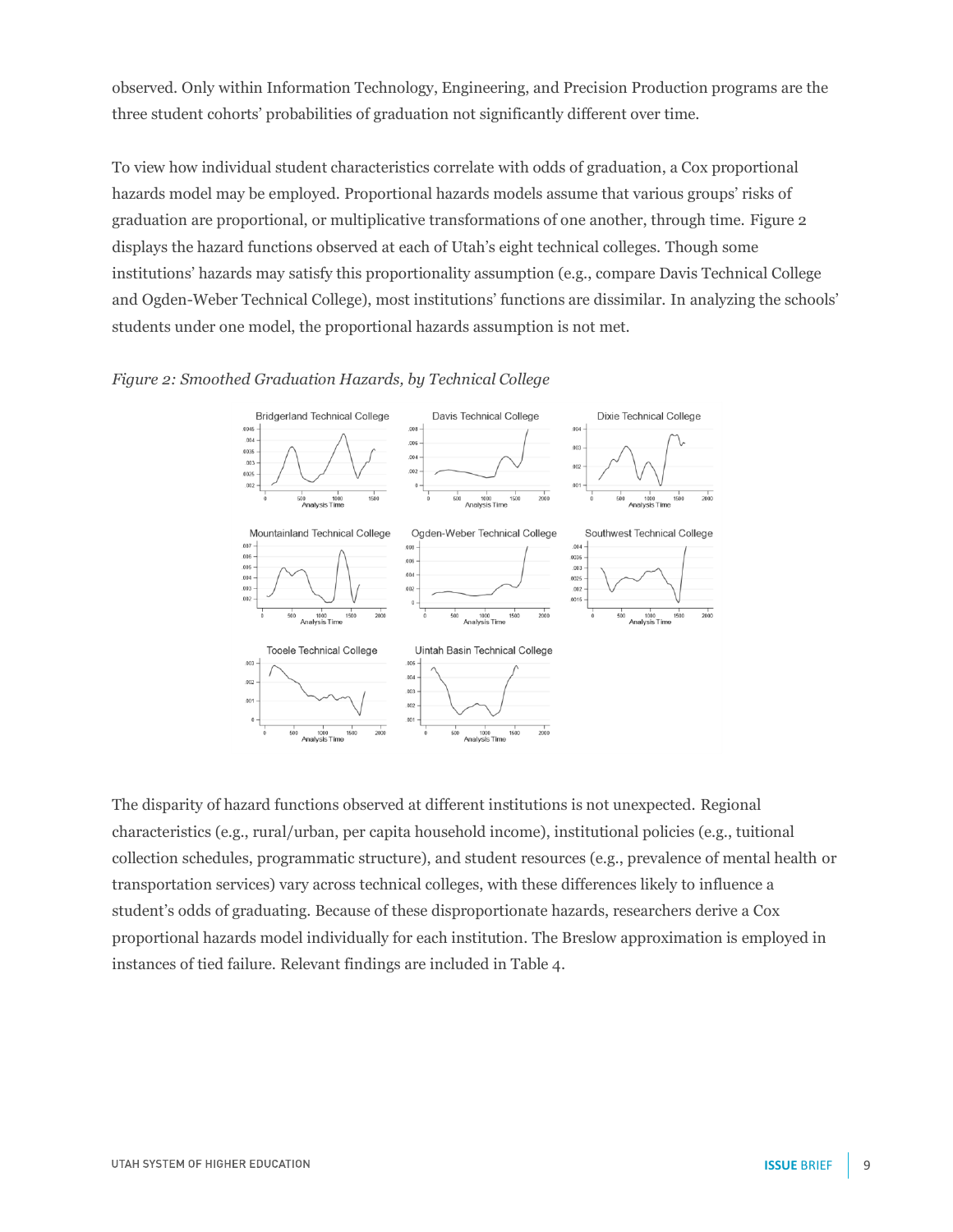| Table 4: Cox Proportional Hazards Models |                                   |                             |                             |                                    |                                       |                                 |                              |                                              |
|------------------------------------------|-----------------------------------|-----------------------------|-----------------------------|------------------------------------|---------------------------------------|---------------------------------|------------------------------|----------------------------------------------|
| <b>Covariates</b>                        | <b>Bridgerland</b><br><b>Tech</b> | <b>Davis</b><br><b>Tech</b> | <b>Dixie</b><br><b>Tech</b> | <b>Mountainland</b><br><b>Tech</b> | Ogden-<br><b>Weber</b><br><b>Tech</b> | <b>Southwest</b><br><b>Tech</b> | <b>Tooele</b><br><b>Tech</b> | <b>Uintah</b><br><b>Basin</b><br><b>Tech</b> |
|                                          |                                   |                             |                             |                                    |                                       |                                 |                              |                                              |
| Age                                      | $-0.0113$                         | $0.0949***$                 | 0.00984                     | 0.0102                             | $0.0608*$                             | $-0.0110$                       | $-0.00312$                   | 0.0572                                       |
|                                          | (0.0372)                          | (0.0291)                    | (0.0653)                    | (0.0332)                           | (0.0326)                              | (0.0606)                        | (0.0694)                     | (0.0424)                                     |
| Age <sup>2</sup>                         | 0.000195                          | $-0.00146***$               | $-0.000115$                 | $-9.71e-05$                        | $-0.000800$                           | 0.000283                        | 0.000200                     | $-0.000726$                                  |
|                                          | (0.000611)                        | (0.000475)                  | (0.00105)                   | (0.000544)                         | (0.000529)                            | (0.000977)                      | (0.00111)                    | (0.000681)                                   |
| Male                                     | $-0.153***$                       | $0.196***$                  | $-0.111$                    | $-0.0110$                          | $-0.122**$                            | $-0.0640$                       | $-0.120$                     | $0.152*$                                     |
|                                          | (0.0523)                          | (0.0417)                    | (0.113)                     | (0.0518)                           | (0.0513)                              | (0.0903)                        | (0.155)                      | (0.0850)                                     |
| Hispanic                                 | $-0.101$                          | $-0.128$                    | $-0.222$                    | $-0.184***$                        | 0.0116                                | 0.151                           | $0.400*$                     | $-0.236**$                                   |
|                                          | (0.122)                           | (0.0798)                    | (0.179)                     | (0.0504)                           | (0.133)                               | (0.203)                         | (0.231)                      | (0.0921)                                     |
| Non-resident Alien                       | $-33.08$                          | $-0.495$                    |                             | $-0.668$                           | $-0.844$                              |                                 |                              |                                              |
|                                          | $(5.406e+07)$                     | (0.711)                     |                             | (1.003)                            | (0.720)                               |                                 |                              |                                              |
| Multiracial                              | $-0.0685$                         | $-0.0585$                   | 0.212                       | 0.0345                             | 0.201                                 | $-0.0828$                       | 0.335                        | $-0.0902$                                    |
|                                          | (0.223)                           | (0.135)                     | (0.290)                     | (0.135)                            | (0.195)                               | (0.318)                         | (0.395)                      | (0.253)                                      |
| Asian                                    | $-0.363*$                         | $-0.0150$                   | 0.162                       | $-0.196$                           | 0.239                                 | $-0.0791$                       | 0.102                        | $-0.00581$                                   |
|                                          | (0.212)                           | (0.144)                     | (0.539)                     | (0.167)                            | (0.182)                               | (0.372)                         | (0.467)                      | (0.306)                                      |
| <b>Black</b>                             | $-0.329$                          | $-0.0468$                   | $-1.011*$                   | $-0.225$                           | $-0.222$                              | $-0.130$                        | $-0.535$                     | $-0.105$                                     |
|                                          | (0.229)                           | (0.111)                     | (0.530)                     | (0.200)                            | (0.196)                               | (0.425)                         | (0.560)                      | (0.188)                                      |
| Native American                          | 0.00597                           | 0.0808                      | $-0.122$                    | 0.0148                             | 0.204                                 | $-0.0683$                       | $0.899*$                     | $-0.238**$                                   |
|                                          | (0.253)                           | (0.139)                     | (0.330)                     | (0.190)                            | (0.238)                               | (0.267)                         | (0.477)                      | (0.106)                                      |
| Pacific Islander                         | $-0.0226$                         | $-0.418*$                   | $-0.327$                    | $-0.0407$                          | 0.0316                                | $0.513*$                        | $1.036*$                     | $0.291**$                                    |
|                                          | (0.351)                           | (0.215)                     | (0.441)                     | (0.161)                            | (0.268)                               | (0.312)                         | (0.557)                      | (0.134)                                      |
| White                                    | 0.0639                            | 0.0431                      | 0.0514                      |                                    | $0.268**$                             | 0.228                           | 0.262                        |                                              |
|                                          | (0.0973)                          | (0.0656)                    | (0.139)                     |                                    | (0.126)                               | (0.178)                         | (0.203)                      |                                              |
| <b>IGP Adult</b>                         | $-0.253***$                       | $-0.129*$                   | $-0.348**$                  | $-0.254***$                        | $-0.326***$                           | $-0.175$                        | $0.357**$                    | $-0.158*$                                    |
|                                          | (0.0952)                          | (0.0673)                    | (0.158)                     | (0.0810)                           | (0.0703)                              | (0.126)                         | (0.147)                      | (0.0856)                                     |
| Reference Adult                          | $-0.221***$                       | $-0.102**$                  | $-0.0959$                   | $-0.193***$                        | $-0.182***$                           | $-0.177**$                      | 0.0209                       | $-0.0993*$                                   |
|                                          | (0.0492)                          | (0.0400)                    | (0.0909)                    | (0.0442)                           | (0.0435)                              | (0.0823)                        | (0.0901)                     | (0.0571)                                     |
| Observations                             | 4,655                             | 9,026                       | 1,272                       | 4,611                              | 7,672                                 | 1,400                           | 1,151                        | 2,566                                        |

Standard errors in parentheses; \*\*\* *p*<0.01, \*\* *p*<0.05, \* *p*<0.1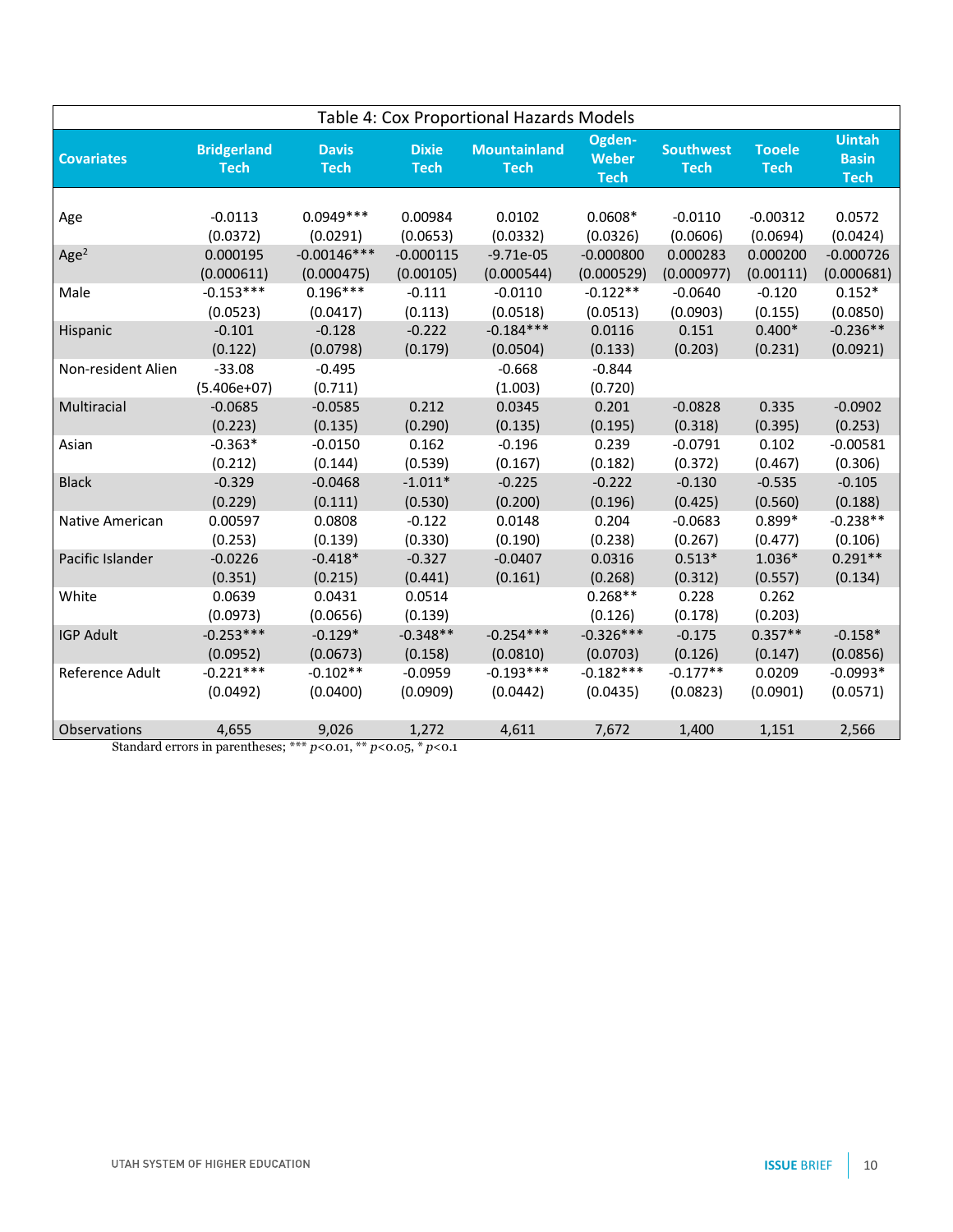| Table 5: Corresponding Hazard Ratios |                                   |                             |                             |                             |                                |                                 |                              |                                              |
|--------------------------------------|-----------------------------------|-----------------------------|-----------------------------|-----------------------------|--------------------------------|---------------------------------|------------------------------|----------------------------------------------|
| <b>Covariates</b>                    | <b>Bridgerland</b><br><b>Tech</b> | <b>Davis</b><br><b>Tech</b> | <b>Dixie</b><br><b>Tech</b> | Mountainland<br><b>Tech</b> | Ogden-<br>Weber<br><b>Tech</b> | <b>Southwest</b><br><b>Tech</b> | <b>Tooele</b><br><b>Tech</b> | <b>Uintah</b><br><b>Basin</b><br><b>Tech</b> |
| Age                                  | 0.989                             | $1.100***$                  | 1.010                       | 1.010                       | $1.063*$                       | 0.989                           | 0.997                        | 1.059                                        |
| Age <sup>2</sup>                     | (0.0368)                          | (0.0320)                    | (0.0660)                    | (0.0335)                    | (0.0346)                       | (0.0599)                        | (0.0692)                     | (0.0449)                                     |
|                                      | 1.000                             | $0.999***$                  | 1.000                       | 1.000                       | 0.999                          | 1.000                           | 1.000                        | 0.999                                        |
|                                      | (0.000611)                        | (0.000475)                  | (0.00105)                   | (0.000544)                  | (0.000529)                     | (0.000977)                      | (0.00111)                    | (0.000681)                                   |
| Male                                 | $0.858***$                        | $1.217***$                  | 0.895                       | 0.989                       | $0.886**$                      | 0.938                           | 0.887                        | $1.165*$                                     |
|                                      | (0.0449)                          | (0.0508)                    | (0.101)                     | (0.0513)                    | (0.0454)                       | (0.0847)                        | (0.138)                      | (0.0991)                                     |
| Hispanic                             | 0.904                             | 0.880                       | 0.801                       | $0.832***$                  | 1.012                          | 1.164                           | $1.492*$                     | $0.790**$                                    |
|                                      | (0.110)                           | (0.0702)                    | (0.143)                     | (0.0419)                    | (0.135)                        | (0.237)                         | (0.345)                      | (0.0727)                                     |
| Non-resident<br>Alien                | 0                                 | 0.609                       |                             | 0.513                       | 0.430                          |                                 |                              |                                              |
| Multiracial                          | $(2.33e-07)$<br>0.934<br>(0.208)  | (0.433)<br>0.943<br>(0.127) | 1.236<br>(0.359)            | (0.514)<br>1.035<br>(0.140) | (0.310)<br>1.222<br>(0.238)    | 0.921<br>(0.292)                | 1.398<br>(0.552)             | 0.914<br>(0.231)                             |
| Asian                                | $0.696*$                          | 0.985                       | 1.176                       | 0.822                       | 1.270                          | 0.924                           | 1.107                        | 0.994                                        |
|                                      | (0.148)                           | (0.142)                     | (0.633)                     | (0.138)                     | (0.231)                        | (0.344)                         | (0.517)                      | (0.304)                                      |
| <b>Black</b>                         | 0.720                             | 0.954                       | $0.364*$                    | 0.799                       | 0.801                          | 0.878                           | 0.585                        | 0.900                                        |
|                                      | (0.165)                           | (0.106)                     | (0.193)                     | (0.160)                     | (0.157)                        | (0.373)                         | (0.328)                      | (0.170)                                      |
| Native American                      | 1.006                             | 1.084                       | 0.885                       | 1.015                       | 1.226                          | 0.934                           | $2.456*$                     | $0.788**$                                    |
|                                      | (0.254)                           | (0.150)                     | (0.292)                     | (0.193)                     | (0.292)                        | (0.250)                         | (1.172)                      | (0.0836)                                     |
| Pacific Islander                     | 0.978                             | $0.658*$                    | 0.721                       | 0.960                       | 1.032                          | $1.671*$                        | $2.817*$                     | $1.338**$                                    |
|                                      | (0.343)                           | (0.141)                     | (0.318)                     | (0.154)                     | (0.277)                        | (0.521)                         | (1.570)                      | (0.180)                                      |
| White                                | 1.066<br>(0.104)                  | 1.044<br>(0.0685)           | 1.053<br>(0.146)            |                             | $1.307**$<br>(0.164)           | 1.255<br>(0.224)                | 1.300<br>(0.264)             |                                              |
| <b>IGP Adult</b>                     | $0.776***$                        | $0.879*$                    | $0.706**$                   | $0.776***$                  | $0.722***$                     | 0.839                           | $1.429**$                    | $0.854*$                                     |
|                                      | (0.0739)                          | (0.0592)                    | (0.112)                     | (0.0628)                    | (0.0508)                       | (0.106)                         | (0.210)                      | (0.0730)                                     |
| Reference Adult                      | $0.801***$                        | $0.903**$                   | 0.909                       | $0.824***$                  | $0.834***$                     | $0.838**$                       | 1.021                        | $0.905*$                                     |
|                                      | (0.0394)                          | (0.0361)                    | (0.0826)                    | (0.0364)                    | (0.0363)                       | (0.0690)                        | (0.0920)                     | (0.0517)                                     |

Standard errors in parentheses; \*\*\* *p*<0.01, \*\* *p*<0.05, \* *p*<0.1

The most obvious covariate impacting a student's time to graduation is conspicuously absent from the model in Table 4. Program lengths at technical colleges may vary from as few as 60 hours (e.g., phlebotomy) to as many as 1,600 hours of required instruction (e.g., cosmetology), yet the number of required hours is noticeably omitted from the model. This is due to weaknesses in technical college data observed prior to 2018. Before that time, certificate lengths were included in annual college data submissions only when a student graduated. For non-graduates or those still enrolled, data do not easily indicate the length of the credential sought.

Researchers accounted for this by stratifying Cox Proportional hazards models on the CIP codes associated with students' programs. Because stratification allows for different programs to have different baseline hazards (rather than requiring all programs' hazards to be multiplicative versions of each other), and because only a small portion of programs at each technical college share the same CIP code (making CIP code an adequate substitution for individual programs), stratifying on CIP code allowed researchers to account for differences in program length when viewing other covariates' relationships with a student's relative odds of graduation. Also accounted for through allowing varying hazard functions are programs' other unique and unmeasured characteristics related to graduation, like a program's rigor.UTAH SYSTEM OF HIGHER EDUCATION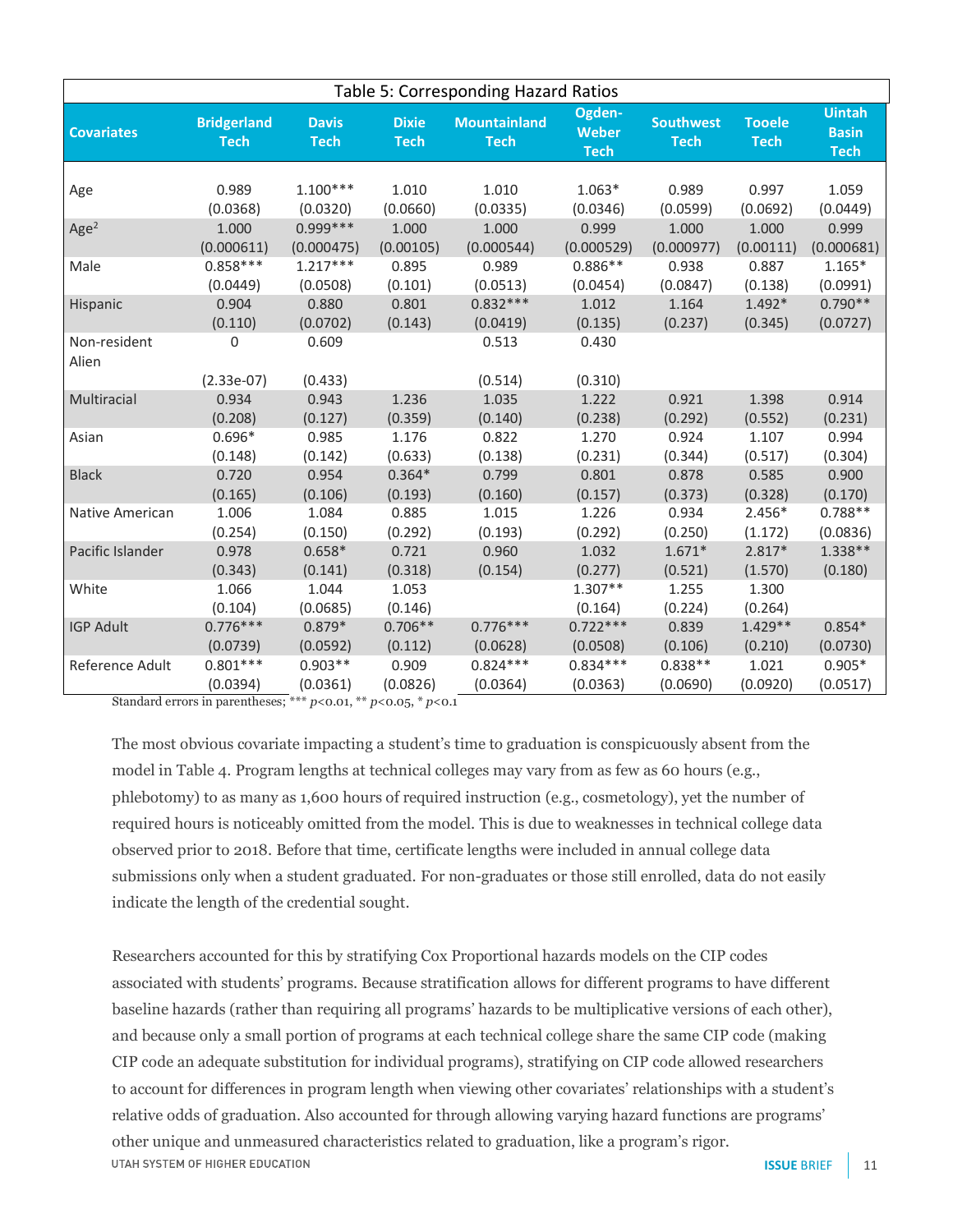Students' demographics are included in the proportional hazards models above, with gender and race and ethnicity fields each taking Boolean forms. Age is the only covariate analyzed that is interval-level data. Age<sup>2</sup> is also included to measure the extent to which any potential effect of age on a student's odds of graduating changes over time. Also included in the model are indicators of IGP adult and reference adult cohort membership.

Cox proportional hazards models show changes to a student's *relative* odds of graduating associated with a one-unit increase in each covariate, holding all else constant. Rather than estimating a given student's graduation probability given known characteristics, Cox models only allow for comparisons against a baseline student (hence, the relative odds mentioned above). Table 5 provides relative hazard ratios corresponding to the respective covariates from Table 4, and it is with these ratios that we can make comparisons against the baseline. Ratios in Table 5 are derived by exponentiating the covariate's coefficient  $(e^{\beta 1})$  in Table 4. For example, consider the coefficient associated with Hispanic ethnicity at Mountainland Technical College:

$$
\beta_{Hispanic} = -0.184
$$

$$
e^{\beta_{Hispanic}} = \frac{1}{e^{0.184}} = 0.832
$$

Interpreting this number, a one-unit increase in the covariate Hispanic (a categorical variable taking values one or zero) is associated with a 16.8% decrease in a student's hazard of graduating  $(1 - 0.832 =$ 0.168) relative to the baseline student. Herein, the baseline student in all models is a female of unknown racial/ethnic identity whose age is set to the mean age observed within each technical college, and who is not part of the IGP adult or reference adult cohorts. Relative to her, a Hispanic student's odds of graduating are significantly less at the 99% level.

Interestingly, not a single covariate analyzed is significantly correlated at all eight technical colleges with a student's relative odds of graduating. Not only that, but covariates' correlations switch from positive to negative as one looks from one college to the next. For example, relative to the baseline student, males at Bridgerland Technical College have log hazards of graduation that are 14.2% lower (*p* < 0.01), while males at Davis Technical College have log hazards that are almost 21.7% higher (*p* < 0.01). And Hispanic students have lesser odds of graduation than the baseline student at Mountainland Technical College (*p* < 0.01), but they enjoy higher relative odds at Tooele Tech (*p* < 0.1).

Tooele Technical College stands apart from the rest in terms of unique and unexpected results. Relative to the baseline student, students of Hispanic, Native American, and Pacific Islander heritage all have higher log odds of graduating. However, these results surrounding ethnic and racial groups are questionable due to small sample sizes. Only seven students of Pacific Islander heritage ages 21-42 were credential seekers between 2013 and 2019, and only 15 Native American students. Tooele Tech also shows a positive increase UTAH SYSTEM OF HIGHER EDUCATION **ISSUE** BRIEF 12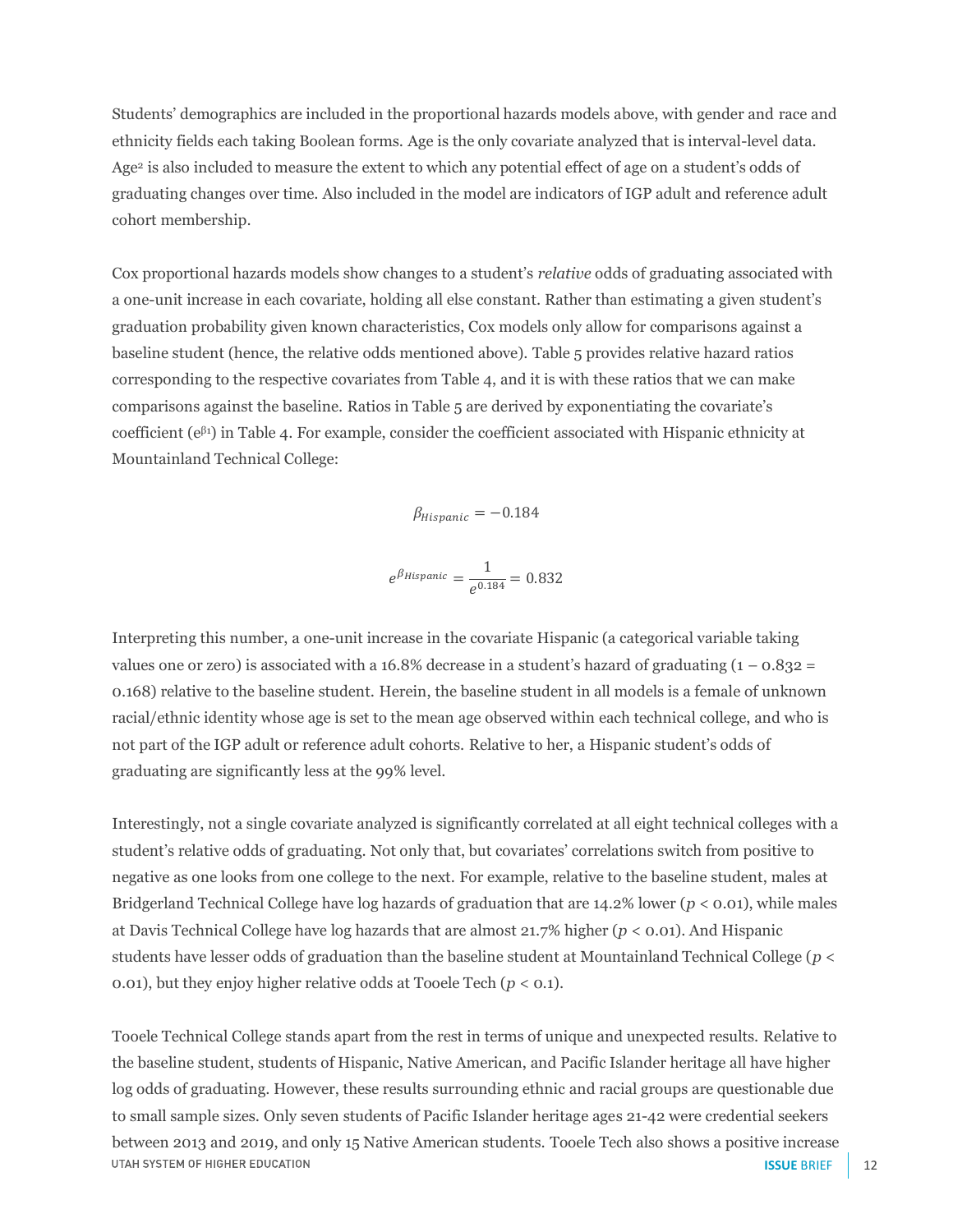in the relative odds of graduation associated with receipt of state aid, with IGP adults' log odds of graduating 43% higher than those of the baseline student, this difference significant at the 95% level. With 124 students belonging to the IGP adult cohort, and an additional 420 reference adults, sample sizes of economically distressed individuals are of a lesser concern in this context. Further analysis of Tooele Technical College's programs, support services, and institutional policies is warranted to identify reasons why students in intergenerational poverty are seemingly outperforming non-recipient adults upon controlling for other factors.

Classification in the intergenerational poverty cohort and membership in the reference adult cohort are both significantly and negatively correlated with a student's relative hazard of graduating at six of Utah's other seven technical colleges (though not the same six institutions), with significance ranging from the 90% to 99% level. Among these institutions, IGP adult cohort membership is associated with between a 12.1% and 29.4% decrease in the relative odds of graduating, and reference adult cohort membership is associated with a reduction of between 9.5% and 17.6%. Students in economic distress are experiencing significantly lower odds of graduating than their more affluent peers. This disparity is even wider when considering public assistance recipients who were also consistently receiving help as children.

## **Limitations**

The underlying structure of technical college data presents challenges that must be mitigated for any analysis to be valid. The absence of critical variables herein is glaring. Required program lengths, students' full-/part-time statuses (or more granularly, their number of scheduled hours per week), further indicators of underrepresented status (e.g., disability status, limited English proficiency, etc.), and the availability of specific college services (e.g., bus passes, pantries for those experiencing food insecurity, etc.) may all influence students' relative hazards of graduating and their time to graduation. Though some of these fields are existent within technical college enrollment data, they are omitted from the model because their validity cannot be fully verified at this time. Business rules impacting the reporting of full- /part-time status, for example, differ from college to college based on how they utilize their student information systems. These rules affect how data are recorded, how many rows of data are observed for each student, and how gaps in enrollment may be interpreted. Standardization of how each college structures programs within information systems will allow future analyses to include these important covariates.

As mentioned previously, this analysis considers a student's first enrollment in a technical program as his or her training start date, while the exit date is the student's last recorded exit from a college campus. Intervening exits and entries, and changes to students' weekly scheduled hours of instruction are not considered. This is again due, in part, to differences in how the colleges utilize their student information systems and the impact those differences had on the richness of data submitted to the Utah System of Higher Education. But also, the lack of intervening exits and re-enrollments is due to the inherent nature of open-entry/open-exit institutions. The scheduling flexibility and open-enrollment nature associated with these schools can easily result in dozens of records per student spanning multiple years. At some UTAH SYSTEM OF HIGHER EDUCATION **ISSUE BRIEF** | 13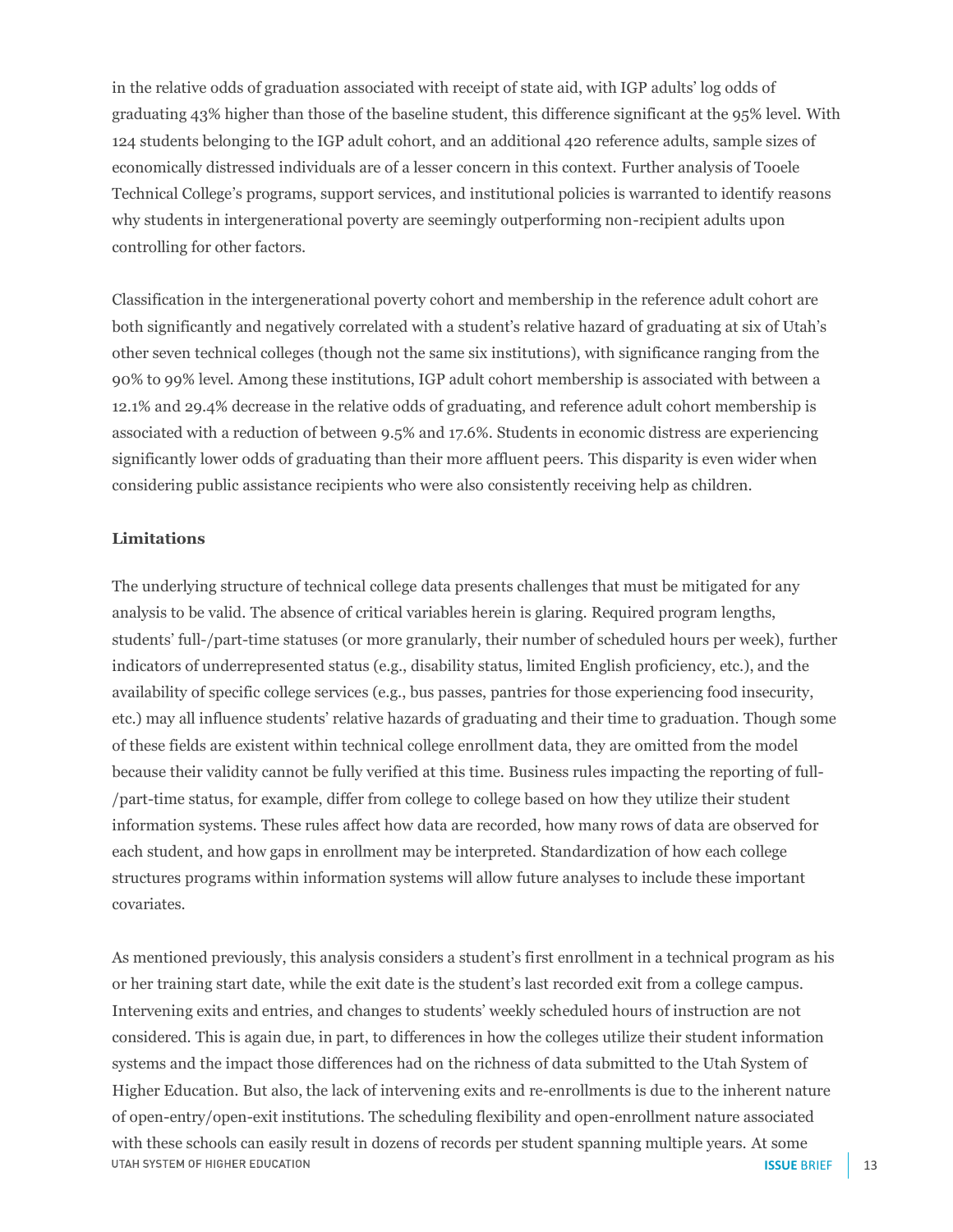point, researchers must make a subjective decision when to consider a student as truly starting a program. Is it when the student first started studies at a technical college ten years ago, or is it the first start after his or her six-year absence? Should this determination be based on the length of the credential sought? Researchers herein did not examine the lengths of enrollment gaps or the lengths of credentials sought. Instead, we looked at students' earliest known enrollments and latest known exits within a given program, as this was the easiest way to treat technical college data.

Future analyses of students' odds of and time to graduation are likely to be undertaken, as technical colleges are now recording specific data elements that were unavailable in the colleges' 2013-19 data, and that can mitigate several of the limitations described above. These elements will make it easier to incorporate program lengths into future analyses, as well as identify name and CIP code changes resulting in duplication of programs. Future studies should allow for gaps in observation as students stop-out then later re-enroll so that researchers can examine enrolled time in addition to total analysis time.

Utilizing more variables of an interval or continuous nature will dramatically increase the predictive power the of colleges' proportional hazards models examined above. Age is the only field shown in Table 4 that is not Boolean in nature. Consequently, though models suggest a significant correlation between economic distress and odds of graduation, their predictive power is lacking. Survival models' predictive abilities can be judged with Harrell's concordance statistic, which shows the percentage of paired observations, the ordered failure of which can accurately be predicted. Random chance should predict 50% of ordered failures for paired observations. Hence, concordance statistics greater than 0.5 demonstrate added predictive power. Somers' delta statistics range from negative one to one to also demonstrate predictive ability and are an ordinal alternative to Pearson's *r*. Table 6 displays the eight models' Harrell's and Somers' values, showing that the above models add predictive power over random chance, but only marginally so.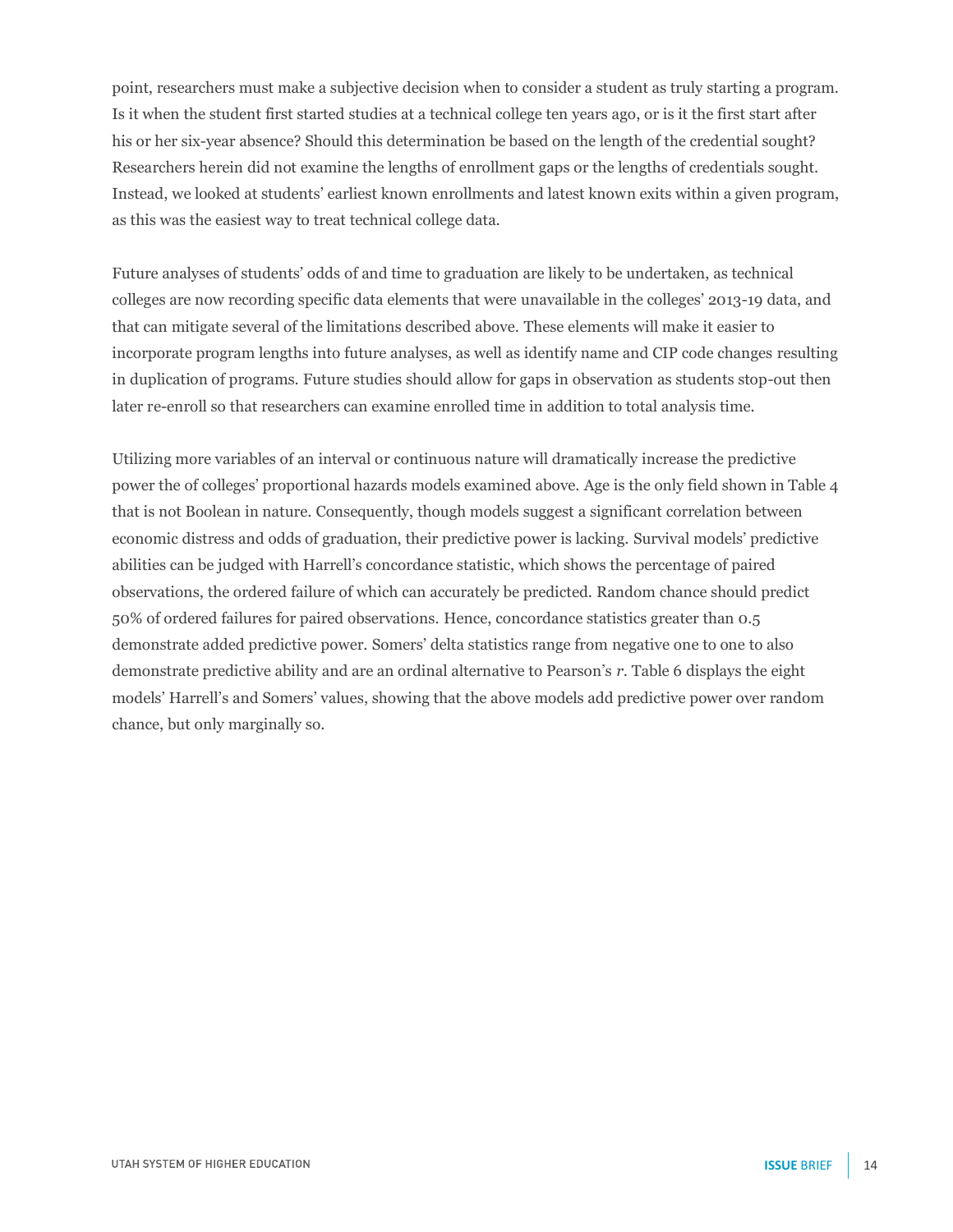| <b>College</b>                        | <b>Harrell's Concordance Statistic</b> | <b>Somers' Delta</b> |
|---------------------------------------|----------------------------------------|----------------------|
| <b>Bridgerland Technical College</b>  | 0.5411                                 | 0.0822               |
| <b>Davis Technical College</b>        | 0.5457                                 | 0.0914               |
| <b>Dixie Technical College</b>        | 0.5437                                 | 0.0874               |
| <b>Mountainland Technical College</b> | 0.5435                                 | 0.0870               |
| Ogden-Weber Technical College         | 0.5620                                 | 0.1241               |
| Southwest Technical College           | 0.5242                                 | 0.0484               |
| <b>Tooele Technical College</b>       | 0.5393                                 | 0.0785               |
| Uintah Basin Technical College        | 0.5696                                 | 0.1391               |

*Table 6: Harrell's Concordance Statistics and Somers' Delta Values*

While researchers call for the addition of new covariates, particularly those of an interval or continuous nature, there is no indication that their inclusion should have an appreciable impact on the magnitude or significance of the IGP cohort coefficients derived above. For example, researchers see no indication that students experiencing intergenerational poverty are more prone to enroll in shorter programs than the baseline student as measured by required hours. If anything, additional covariates should improve the models' predictive powers while leaving unaffected the significance and direction of the observed IGP cohort correlations.

Lastly, future analyses should incorporate variables that can easily be changed by the college or a student themself, and that can influence more efficient outcomes. Consider that it is impossible to adjust students' racial/ethnic backgrounds or ages, and students are unlikely to drop out and re-enroll in a new technical college where the odds of graduation may be higher. None of the covariates from the models above can easily be changed by policy or personal choice to then influence a student's relative hazard of graduating. Future analyses should incorporate as covariates specific data elements that are tied to changeable behavior or policy. For example, where the number of scheduled hours of instruction per week included in the models and shown to significantly increase the relative hazards of graduating, a college could implement a minimum hours rule for all students in an effort to increase graduation rates.

# **Conclusion**

Notwithstanding the above limitations, the present model does offer insights into the differences between baseline and other student populations and their relative hazards of graduating. Significant differences exist between the survival functions of students experiencing intergenerational poverty, other adults receiving public assistance, and adult students who are not recipients of state aid. These differences persist even after stratifying the survival functions based on students' gender and their selected programs of study. Time to graduation was measured for each cohort, with the median student affected by intergenerational poverty requiring 63 more days to graduate than the median non-recipient adult. Lastly, Cox proportional hazards models were employed for each of Utah's eight technical colleges to show that in six of the institutions, students who experience economic distress have odds of graduating that are significantly lower than the baseline student who is not receiving public assistance funds. These under-UTAH SYSTEM OF HIGHER EDUCATION